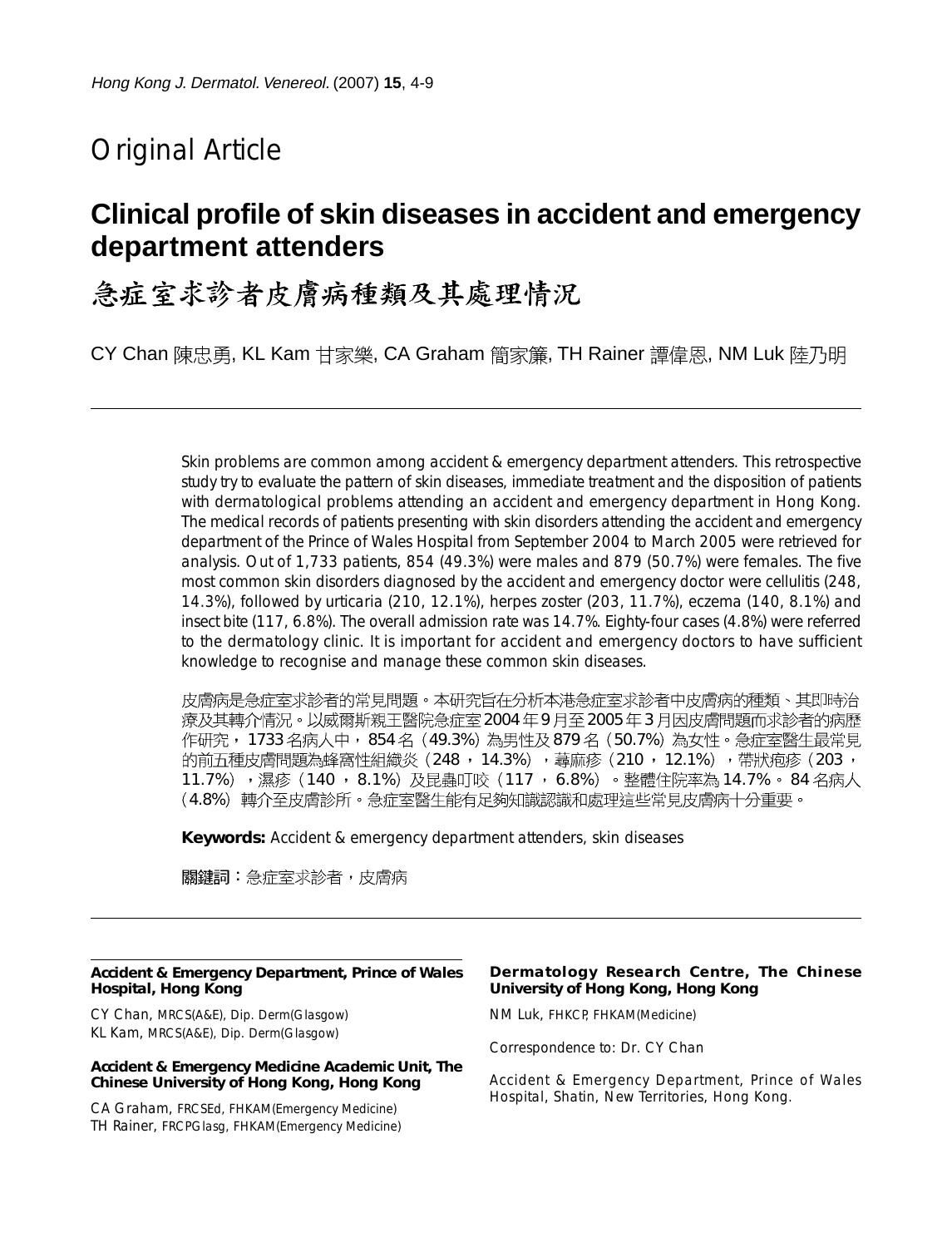## **Introduction**

Patient with life threatening dermatoses, like Stevens-Johnson syndrome or erythroderma, may attend the accident and emergency department for obvious reasons, as will those with acute skin problems such as chemical burns or those scalded by hot oil. But are these the only skin problems among emergency department attenders? What are the patterns of skin diseases among these patients? What is the outcome of these patients? The purpose of this study is to look at these problems in a regional hospital. An understanding of these issues will help doctors working in accident and emergency department to better equip themselves with relevant dermatological knowledge.

## **Methods**

This was a retrospective study conducted at the Prince of Wales Hospital in Shatin from September 2004 to March 2005. The medical records of patients with skin disorders attending the accident and emergency department of the Prince of Wales Hospital in this period were retrieved from a computerised data platform, CDARS (Clinical Data Analysis and Reporting System) for analysis. CDARS is a tool developed by the Hospital Authority, Hong Kong SAR to help users retrieve clinical information such as diagnosis, appointments and attendances information captured by the Hospital Authority Clinical Managing System (CMS) to support clinical audit, data analysis, reporting and research in the Hospital Authority.

In this study, we tried to retrieve all the cases of skin diseases from CDARS by using the diagnoses of various skin diseases, including common and rare skin diseases as listed in Table 1. Sex, age, time of attendance, clinical diagnoses made by the attending accident and emergency doctor, immediate treatment at the accident and emergency department and outcome were

recorded. Only those cases where the skin problem was the patient's chief complaint were included in this study.

Descriptive statistical analysis was carried out. Student's *t* test was used to compare the mean age (normally distributed) of males and females. P values <0.05 were considered statistically significant. In our study, the paediatric group was defined as age 0 to 17 years, the adult group was defined as age 18 to 65 years and the geriatric group was defined as age greater than 65 years.

### **Results**

There were a total of 89,950 patients attending the accident and emergency department of the Prince of Wales Hospital from September 2004 to March 2005. Among them, 1,733 patients (1.9%) had a chief complaint of skin problems. The age distribution of these cases is shown in Figure 1. Out of 1,733 patients, 854 (49.3%) were males and 879 (50.7%) were females. The mean age of males was 41.7 years old and females was 44.1 years old  $(P=0.043)$ . Half of the patients (n=866) attended the emergency department from 9 am to 5 pm (Figure 2). A wide range of dermatological diseases were diagnosed by the attending emergency doctors (Table 1).

The five most common skin disorders diagnosed were cellulitis (248, 14.3%), followed by urticaria (210, 12.1%), herpes zoster (203, 11.7%), eczema (140, 8.1%) and insect bite (117, 6.8%). The mode of immediate treatment given at the accident and emergency department was shown in Figure 3. The majority of patients (74%) required no immediate treatment at the accident and emergency department and were discharged home with or without medication. Eighteen percent of all patients had received antihistamine treatment at the accident and emergency department. The referral rate, admission rate and percentage of immediate treatment of skin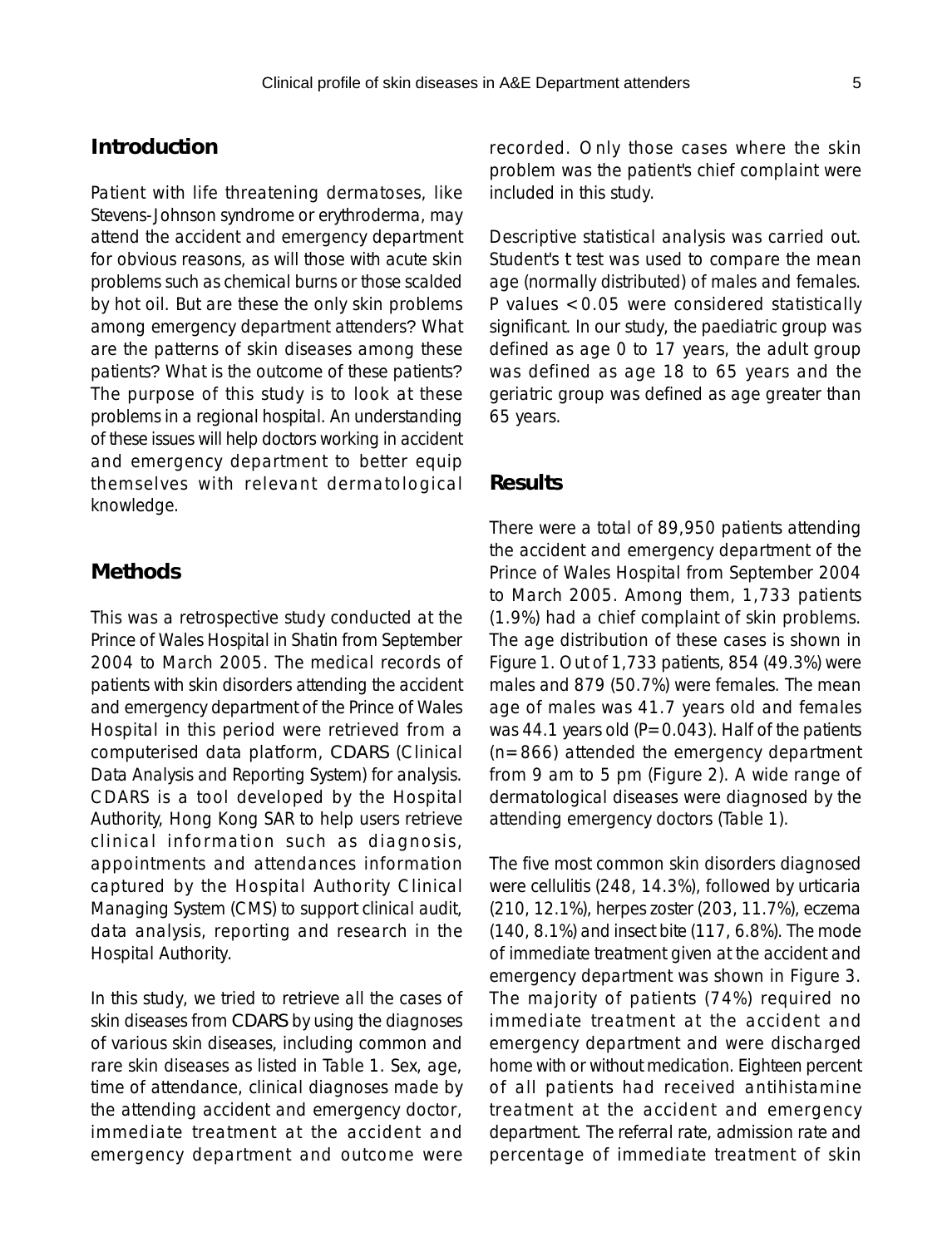| Skin diseases                                | No. of cases        | No. of cases<br>refer to<br>dermatology<br>clinic | No. of cases<br>admitted to<br>hospital | No. of cases<br>have<br>immediate<br>treatment AED |
|----------------------------------------------|---------------------|---------------------------------------------------|-----------------------------------------|----------------------------------------------------|
| <b>Infectious skin disorders</b>             | 698 (40.3%)         | 18 (21.4%)                                        | 140 (80.1%)                             | 63(14.1%)                                          |
| <b>Bacterial infections</b><br>Cellulitis    | 248 (14.3)          | 0(0)                                              | 120 (48.3)                              | 15(6)                                              |
| Erysipelas                                   | 7(0.4)              | 0(0)                                              | 2(28.6)                                 | O(0)                                               |
| <b>Folliculitis</b>                          | 6(0.3)              | 0(0)                                              | 0(0)                                    | O(0)                                               |
| Viral infections                             |                     |                                                   |                                         |                                                    |
| Herpes zoster                                | 203 (11.7)          | 0(0)                                              | 3(1.5)                                  | 37(18.2)                                           |
| Varicella<br>Viral rash                      | 109(6.3)<br>32(1.8) | O(0)<br>0(0)                                      | 7(6.4)<br>7(21.9)                       | 3(2.8)<br>3(9.4)                                   |
| Herpes simplex                               | 9(0.5)              | 0(0)                                              | 1(11.1)                                 | 0(0)                                               |
| Corn                                         | 17(1.0)             | 5(29.4)                                           | 0(0)                                    | 2(11.8)                                            |
| Wart                                         | 22(1.3)             | 8(36.4)                                           | 0(0)                                    | 0(0)                                               |
| Fungal infections                            |                     |                                                   |                                         |                                                    |
| Tinea                                        | 45(2.6)             | 5(11.1)                                           | 0(0)                                    | 3(6.7)                                             |
| <b>Infestations</b>                          | 128(7.4)            | 1(8.3)                                            | 0(0)                                    | 35(27.3)                                           |
| Insect bite                                  | 117(6.8)            | 0(0)                                              | 0(0)                                    | 31(7)                                              |
| Scabies                                      | 11(0.6)             | 1(9)                                              | 0(0)                                    | 4(36.3)                                            |
| Allergic skin disorders                      | 488 (28.2)          | 28(0.4)                                           | 25(5.1)                                 | 245 (50.2)                                         |
| Urticaria                                    | 210(12.1)           | 8(3.8)                                            | 2(1)                                    | 160 (76.2)                                         |
| Eczema<br>Contact dermatitis                 | 140(8.1)<br>65(3.8) | 15(10.7)<br>4(6.2)                                | 5(3.6)<br>1(1.5)                        | 35(25)<br>14(21.5)                                 |
| Drug allergy                                 | 38(2.2)             | 1(2.6)                                            | 3(7.9)                                  | 19 (50)                                            |
| Food allergy                                 | 20(1.2)             | 0(0)                                              | 1(5)                                    | 15(75)                                             |
| Erythema multiforme                          | 11(0.6)             | 0(0)                                              | 9(81.2)                                 | 2(18.1)                                            |
| Stevens-Johnson syndrome                     | 4(0.2)              | 0(0)                                              | 4 (100)                                 | 0(0)                                               |
| <b>Blistering diseases</b>                   |                     |                                                   |                                         |                                                    |
| <b>Bullous pemphigoid</b>                    | 5(0.3)              | 0(0)                                              | 5(100)                                  | 0(0)                                               |
| Pemphigus vulgaris                           | 8(0.5)              | 0(0)                                              | 7(87.5)                                 | 1(12.5)                                            |
| Disorder of vasculature                      | 98 (5.7)            | 1(1.2)                                            | 62(63.3)                                | 2(2)                                               |
| Skin ulcer                                   | 58 (3.4)            | 0(0)                                              | 30(51.7)                                | O(0)                                               |
| Purpura                                      | 16(0.9)             | 1(1.2)                                            | 12(75)                                  | O(0)                                               |
| Erythema nodosum<br>Henoch-Schonlein purpura | 6(0.3)<br>13(0.8)   | 0(0)<br>0(0)                                      | 4(66.7)<br>12(92.3)                     | 2(33.3)<br>0(0)                                    |
| Idiopathic thrombocytopenic purpura          | 5(0.3)              | 0(0)                                              | 4(80)                                   | 0(0)                                               |
| Connective tissue disease                    |                     |                                                   |                                         |                                                    |
| Lupus erythematosus                          | 4(0.2)              | O(0)                                              | 2(50)                                   | 0(0)                                               |
| <b>Others</b>                                |                     |                                                   |                                         |                                                    |
| Skin rash                                    | 104(6.0)            | 15(14.4)                                          | 3(2.9)                                  | 39 (37.5)                                          |
| Paronychia                                   | 71(4.1)             | 0(0)                                              | 4(5.6)                                  | 34 (47.9)                                          |
| No diagnosis (Unknown)                       | 71(4.1)             | 13(18.3)                                          | 0(0)                                    | 19(26.8)                                           |
| Pruritus                                     | 15(0.9)             | 1(6.7)                                            | 1(6.7)                                  | 3(20)                                              |
| Dry skin<br>Psoriasis                        | 11(0.6)<br>10(0.6)  | 1(9)<br>3(30)                                     | 0(0)<br>5 (50)                          | 3(27.2)<br>2(20)                                   |
| Acne                                         | 10(0.6)             | 0(0)                                              | 0(0)                                    | 1(10)                                              |
| Alopecia                                     | 3(0.2)              | 3(100)                                            | 0(0)                                    | 0(0)                                               |
| Rosacea                                      | 1(0.1)              | O(0)                                              | 0(0)                                    | 0(0)                                               |
| Skin tumour                                  | 6(0.3)              | O(0)                                              | 0(0)                                    | 1(16.7)                                            |
| Sexually transmitted disease                 | 2(0.1)              | 0(0)                                              | 0(0)                                    | 0(0)                                               |
| Total                                        | 1733 (100%)         | 84 (4.8%)                                         | 254 (14.7%)                             | 448 (25.9%)                                        |

**Table 1.** Summary of clinical diagnoses, referral rate, admission rate and percentage of immediate treatment at accident and emergency department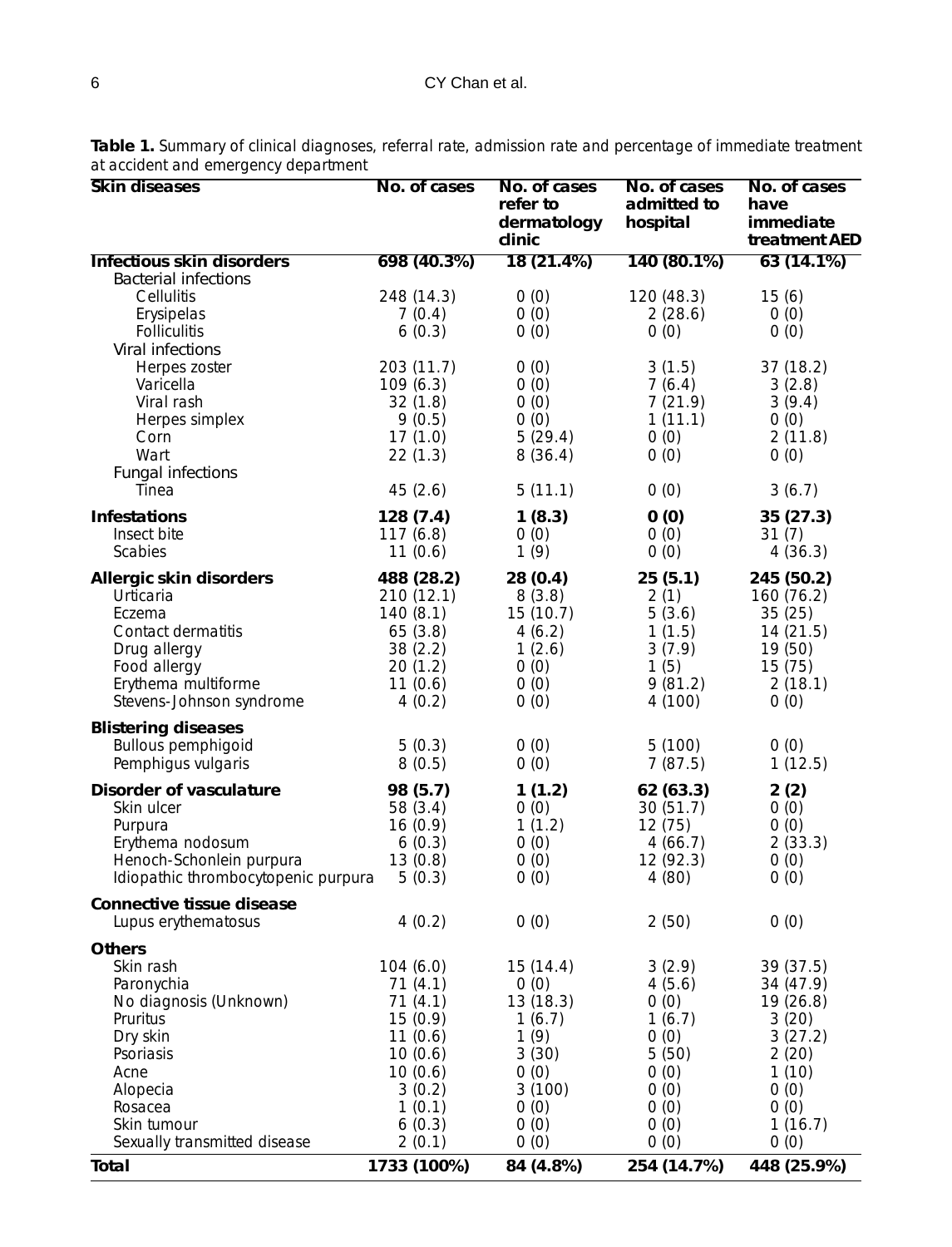

**Figure 1.** Age distribution of patients.



**Figure 2.** Attending time of patients to the emergency department.



**Figure 3.** Treatment at emergency department.

diseases at accident and emergency department were shown in Table 1. While urticaria, cellulitis, herpes zoster, contact dermatitis and eczema were more common among the adult and the geriatric age group, insect bite and varicella were more prevalent in the paediatric age group (Figure 4).

Most of the patients (1,479 patients, 85.3%) were sent home without further follow up, 84 patients (4.8%) were referred to the dermatology clinic while 254 (14.6%) patients were admitted to hospital for further management.

## **Discussion**

In our study, the most common skin disease group diagnosed by attending accident and emergency doctors was infectious skin disorders (698 patients, 40.3%), followed by allergic skin disorders (488 patients, 28.2%). Among the infectious skin disorders, cellulitis, herpes zoster and varicella are the most common skin diseases diagnosed by accident and emergency doctors. Among the allergic skin disorders, urticaria was the most common, seen in 210 patients, followed by eczema and contact dermatitis. Our study was compatible with Gupta's study in which infections constituted the most common dermatological presentations in an emergency setting in North India.1 Dermatologists in outpatient skin clinics were more likely to see patients with chronic skin diseases like eczema and dermatitis, viral wart, tinea and psoriasis, according to the annual report of Department of Health in 2003.<sup>2</sup> The difference in the spectrum of skin diseases probably reflects the different clinical settings.

Most cases (1285, 74.1%) required no immediate treatment from the accident and emergency department. Urticaria had the highest immediate treatment rate (160, 35.7%) with the most frequent immediate treatment given by accident and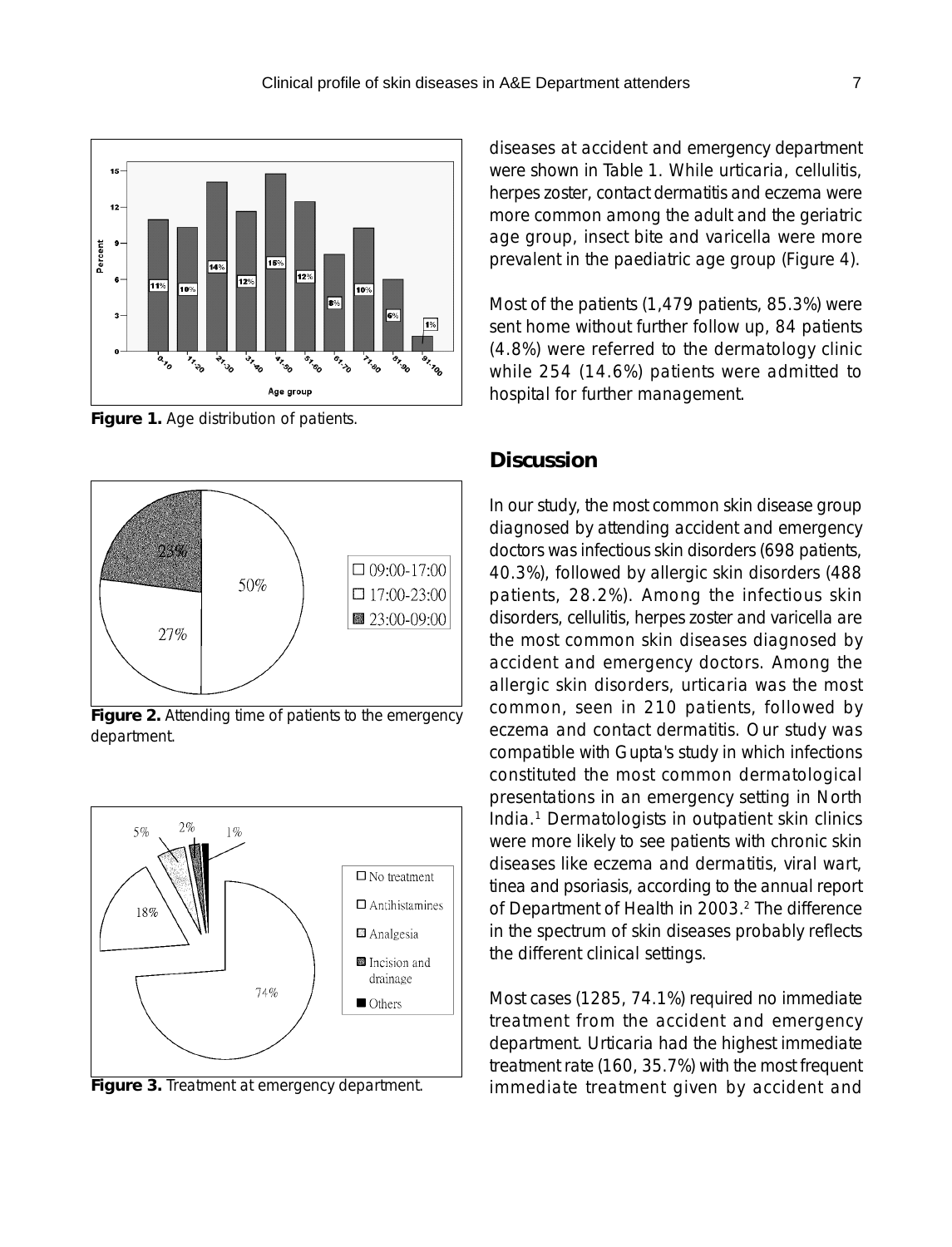### 8 CY Chan et al.



**Figure 4.** Distribution of age group within various skin diseases.

emergency doctors being antihistamines. It accounted for 70.5% of all treatments for the dermatological cases. Antihistamines like chlorpheniramine were widely used to treat allergic skin diseases like urticaria, drug and food allergies and insect bites and stings. As allergic skin disease was the second most common category of skin diseases presenting to the accident and emergency department, it may explain why antihistamine was so frequently used. Sometimes surgical procedures, such as incision and drainage, would be performed for patients with paronychia, accounting for 2% (Figure 3) of all immediate treatment given at our department.

In our study, the vast majority of patients were discharged home with or without medication. Fifteen percent (254/1733) of all patients required admission. Diseases with high admission rate included Stevens-Johnson syndrome (100%), Henoch-Schonlein purpura (92%), pemphigus vulgaris (87%), bullous pemphigoid (100%) and erythema multiforme (81%). Cellulitis (48%), purpura and idiopathic thrombocytopenic purpura (>70%), erythema nodosum (67%) and psoriasis (50%) also had substantial admission rates.

The overall referral rate of skin disorders to dermatology clinic was 4.8% in this study which was lower than others have previously reported. In one study by Mayer, referral to a dermatologist constituted 11% of all referrals among patients belonging to a health maintenance organisation.<sup>3</sup> Brooke and Catherine demonstrated a referral rate of 37.5% to the dermatology clinic in their retrospective study at a general medicine clinic within the University of Miami.<sup>4</sup> A reason for the low referral rate in our study might be that there were many infectious skin disorders (40.3%, 698 cases) recorded in this study. Infectious skin diseases like cellulitis, herpes zoster and varicella were usually either treated by emergency physicians or were admitted to hospital for further management. Some chronic skin diseases like alopecia, corn and wart have higher referral rates.

There are a number of reasons for doctors to refer cases to dermatologists. One reason is that the treatment modality is only available in the dermatology clinics e.g. cryotherapy for resistant warts. Another reason could be that the skin problem requires long term follow up and